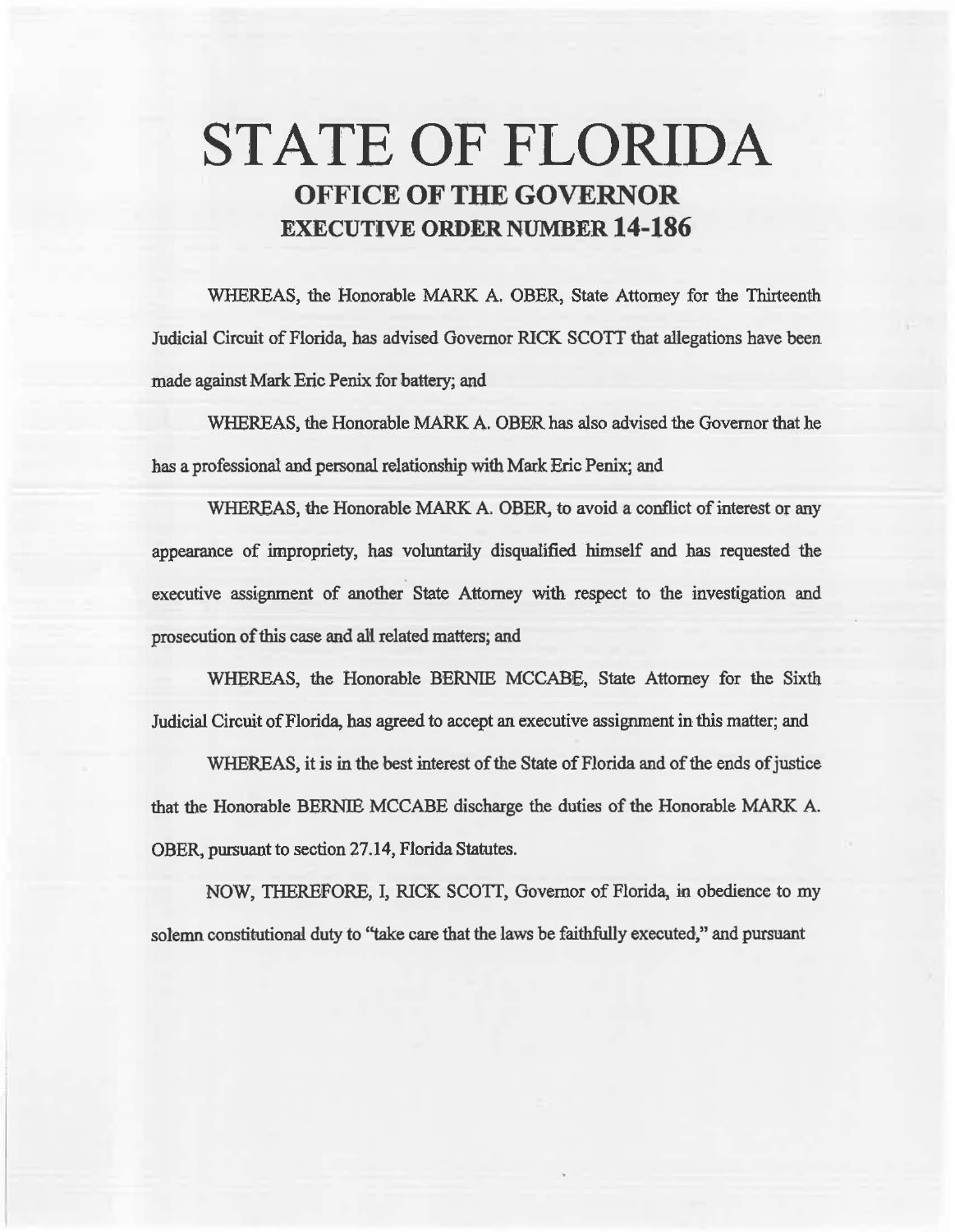to the Constitution and laws of the State of Florida, issue the following Executive Order, effective immediately:

### Section 1.

The Honorable BERNIE MCCABE, State Attorney for the Sixth Judicial Circuit of Florida, referred to as the "Assigned State Attorney," is assigned to discharge the duties of the Honorable MARK A. OBER, State Attorney for the Thirteenth Judicial Circuit of Florida, as they relate to the investigation, prosecution and all matters related to Mark Eric Penix.

### Section 2.

The Assigned State Attorney or one or more Assistant State Attorneys and Investigators, who have been designated by the Assigned State Attorney, shall proceed immediately to the Thirteenth Judicial Circuit of Florida, and are vested with the authority to perform the duties prescribed herein.

## Section 3.

AU residents of the Thirteenth Judicial Circuit are requested, and all public officials are directed, to cooperate and render whatever assistance is necessary to the Assigned State Attorney, so that justice may be served.

#### Section 4.

The period of this Executive Assignment shall be for one (1) year, to and including June 6, 2015.